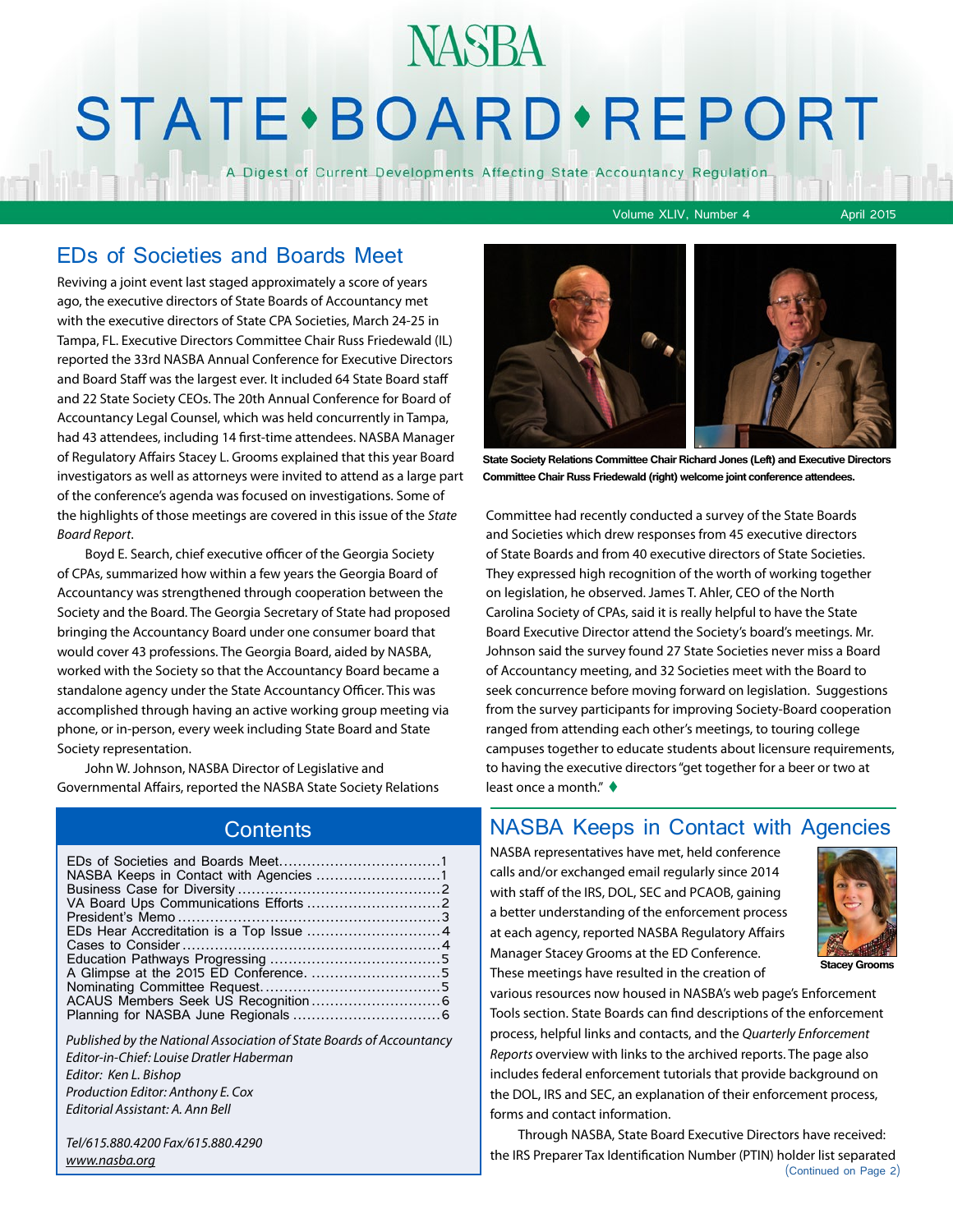#### <span id="page-1-0"></span>Business Case for Diversity

Bringing more minority group members into the CPA ranks has been a goal of the AICPA since 1969, but it is now clear that this goal has a strong business case based on demographics, the business imperative and human capital, Ralph A. Thomas, CEO of the New Jersey Society of CPAs, explained to the Executive Directors Conference. While good representation of both genders has been achieved in the profession, diversity in color has not happened. Mr. Thomas pointed out that the buying power of minority groups is growing faster than the buying power of Caucasians, and firms are being challenged to diversify their staffs, particularly if they do government work.

Mr. Thomas observed that the needle has moved slowly on increasing diversity, with minority group members only representing 2.5 percent of the profession. To increase diversity in the profession, the AICPA established its National Commission on Diversity and Inclusion (NCDI) that has released the "Recruitment and Retention Toolkit: A Journey Toward A More Inclusive Workforce," a guide for CPA firms and companies. In addition, they are producing a monthly newsletter *Inclusion Solutions*, which is free of charge to everyone. The NCDI has established a "Pipeline Project" to increase the number of underrepresented minorities entering the accounting profession.

NASBA has set as one of its objectives to: "Increase diversity of NASBA's leadership and volunteer base," Ed Barnicott, NASBA Vice President- Strategic Planning and Program Management, told the Conference. He reported NASBA's Diversity Committee, chaired by



**NJ Society CEO Ralph Thomas explains the AICPA's programs for bringing more minority group members into the CPA profession.**

Tyrone E. Dickerson (VA), is preparing letters to be sent to the State Governors encouraging them to mix skills and ethnic and gender diversity when making their appointments to the State Accountancy Boards. The letters will first be sent to the Boards' Executive Directors to ensure they will not be problematic in their states. Mr. Barnicott called on the Executive Directors to: Educate their CPAs on the benefits of State Board service; Advocate for diversity and inclusion on the State Board to bring different thinking into the Boards' deliberations; Encourage Board members to serve on NASBA committees. He urged the Executive Directors to become engaged in this effort.

Mr. Thomas gave the meeting's attendees homework: Have a conversation about race with someone of a different race. "Get out of your comfort zone," he said.  $\blacklozenge$ 

#### VA Board Ups Communications Efforts

Besides having a member on the NASBA Communications Committee, Stephanie Saunders, the Virginia Board of Accountancy has added a communications manager to its staff. Wade Jewell told the Executive Directors conference that, within three months of his becoming the Executive Director of the Virginia Board, he knew a Communications Manager was needed. Now having seen the public service video that NASBA developed for the Wyoming Board of Certified Public Accountants, Mr. Jewell said he is considering working on a similar project with NASBA for the Virginia Board.

Kelli Anderson, the Communications Manager Mr. Jewell hired, rolled out a new logo for the Virginia Board in the spring of 2014. She has redesigned the Board's biennial newsletter so that it includes consistent sections and layout while changing content and elements to keep each issue engaging. Google Analytics is being used to

monitor and analyze traffic on the Virginia Board's website.

The Virginia Board has also used: Heatmap to give a picture of where people clicked on their site; Overlay to determine the number of clicks on each element of the page; and Confetti to distinguish and view all the clicks on the site.

Adding videos to the website can enhance what the Board is already doing, Mr. Jewell advised. The Virginia Board's first video is an 82-second description of its "CPA Active – CPE Exempt" status.

North Carolina State Board of CPA Examiners Executive Director Robert N. Brooks suggested that NASBA create a generic public service video encouraging people to use CPAverify.org to determine if their CPA is licensed. NASBA Communications Director Thomas Kenny responded that is one of the projects currently under discussion by the Communications Committee and NASBA staff.  $\blacklozenge$ 

#### Contact with Agencies (Continued From Page 1)

by state; the *Quarterly Enforcement Reports,* based on information from AICPA, SEC (A&A reports and litigation releases), PCAOB and IRS; the Federal Clearinghouse Audit report; and the DOL Employee Benefit Plan auditor list released in June 2014.

Ms. Grooms reported the Department of Labor has discussed drafting language to propose specific continuing professional education requirements for performing the audits it requires. The DOL is also preparing a frequently asked questions document to assist the State Boards in understanding the information in the Employee Benefits Plan auditor list.

A plan to permit State Boards to share the investigative

resources of the AICPA is being considered, Ms. Grooms stated. This would coordinate the AICPA's investigations of the Department of Labor and other governmental audit cases with the individual State Board's enforcement efforts. The concept was approved by the NASBA Enforcement Resources Committee in November 2014 and was discussed at the March 2015 Legal Counsel Conference, for the participants' input.

Ms. Grooms encouraged the Executive Directors to contact her to assist the NASBA Enforcement Resources Committee with its development of guiding principles for enforcement. The Committee is looking to facilitate the sharing of best practices among the Boards.  $\blacklozenge$ 

at bod and bod and other and bod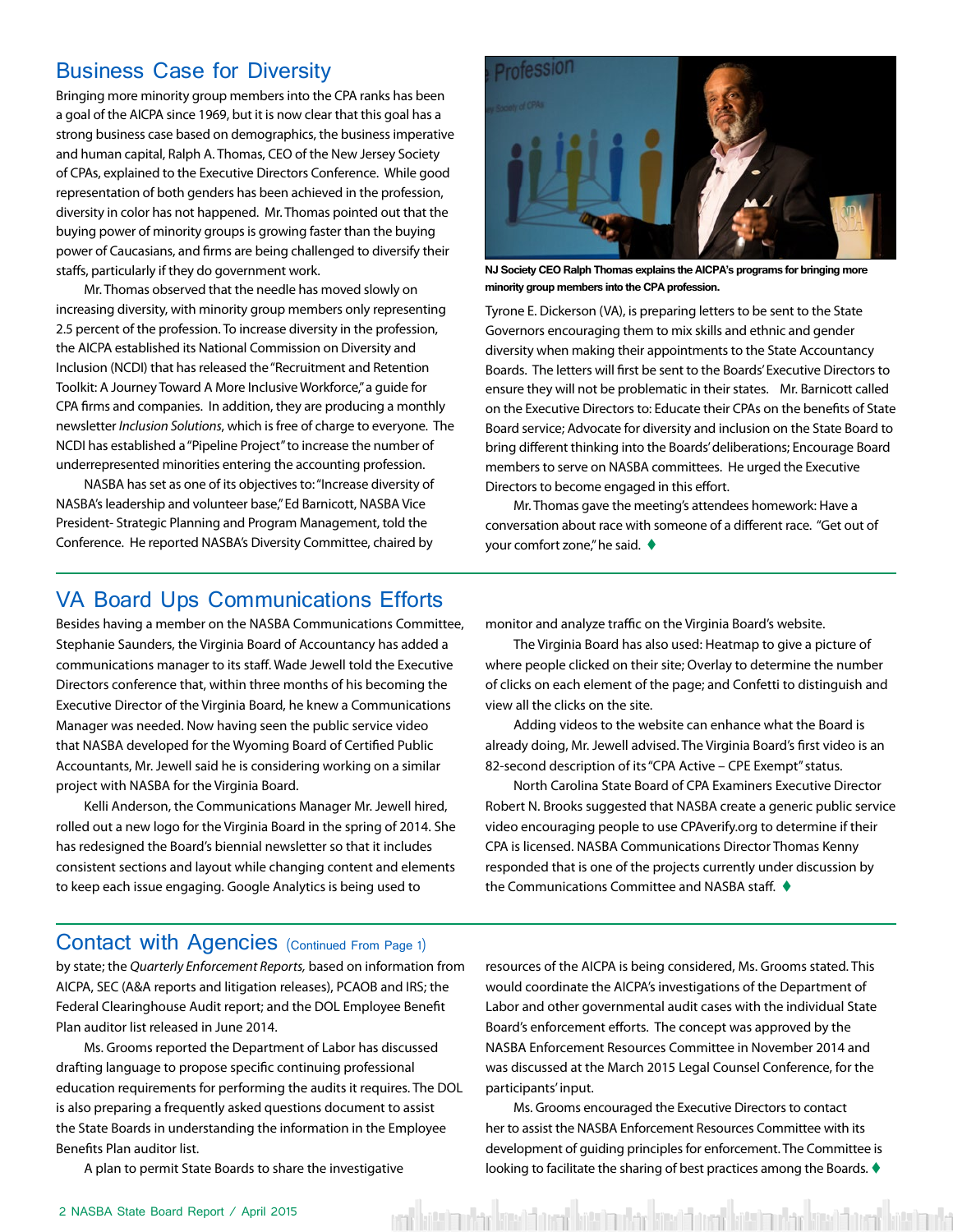# PRESIDENT'S MEMO

## **A Shout-Out for the Public**

Often, the topics for this *Memo* are the result of current events, developing issues or on-going matters of importance. On occasion, I get recommendations from stakeholders, which I truly appreciate. I recently received an email from a former public member of a northwest Board of Accountancy who remains an important part of NASBA as an Associate Member. In her email, she suggested that I write a column on "public members" and the key role that they play in our regulatory system. So in this *Memo*, I would like to give a shout-out for the public public members that is.

In the United States, almost all Boards of Accountancy include public members. In fact, a super majority of all regulatory boards in the U.S. have public members, and most have included them for many years. In my 15 year relationship with State Boards and NASBA, I don't recall any serious discussion about the specific role or the importance of public members. Recent events (including the Supreme Court's decision in *FTC* v. *NC State Board of Dental Examiners*, see *sbr* 3/15) and my research for this *Memo* have led me to conclude that this discussion is needed and timely.



**Ken L. Bishop President & CEO**

Let me begin by saying that my personal experience with public members has been a positive one. Public

members I have witnessed come to meetings well-prepared and attentive, and are fully engaged in the process. I have seen this across the country as I have visited many State Boards' meetings. Most of these folks have learned "accounting" as a second language through their businesses, civic activities or formal education, and they have developed a comprehension of accounting-related matters without being engaged in public practice. Among the many valuable "public members" there have been teachers, ministers, attorneys, retired Civil Service workers and small business owners, to name a few. However, the most important role they play is not based on their accounting-related experience or education, but on their being unbiased observers who are participating in fair regulatory processes to insure good public policy for the protection of the public.

The much talked about *Dental Examiners* decision has been somewhat of a wakeup call for all regulatory boards. An important allegation of that case was that a regulatory board made disciplinary decisions that, at least, appeared to be based more on competition than on public protection. All regulatory boards, including Boards of Accountancy, should be cognizant of the risks associated with even the appearance of their professional members being self-serving or allowing competitive considerations to become a determining factor in setting public policy. Who better than our public members to serve as a check and be particularly focused on insuring that regulatory boards never lose sight of their main purpose for existing — to protect the public.

I want to stress that I am a dedicated advocate and defender of the regulatory model used by State Boards of Accountancy. Our system of allowing professional peers, who are subject matter experts, to judge conduct based on the extremely complex and ever changing rules and standards is a proven one. The fact that the system is self-funded by licensees and practitioners, and thus protecting the public with no cost to them, is a level of practicability that does not usually exist in government. Having well-prepared public members integrated into the process only amplifies the integrity of the process.

My hat is off to all the volunteers who serve on Boards of Accountancy. It is often a thankless job that requires significant time investment and sacrifice so that the public can continue to rely on the accounting profession. We should all give special thanks to those with no direct nexus to the profession who do the same heavy lifting as those who are CPAs. So here is a special shout out for our public Board members.

*Semper ad meliora (Always toward better things).*

NASB

on L. Bohop

*— Ken L. Bishop President & CEO*

distink firm it finantsk och undertide framt filmsta kollumist for den filmstandels for destaller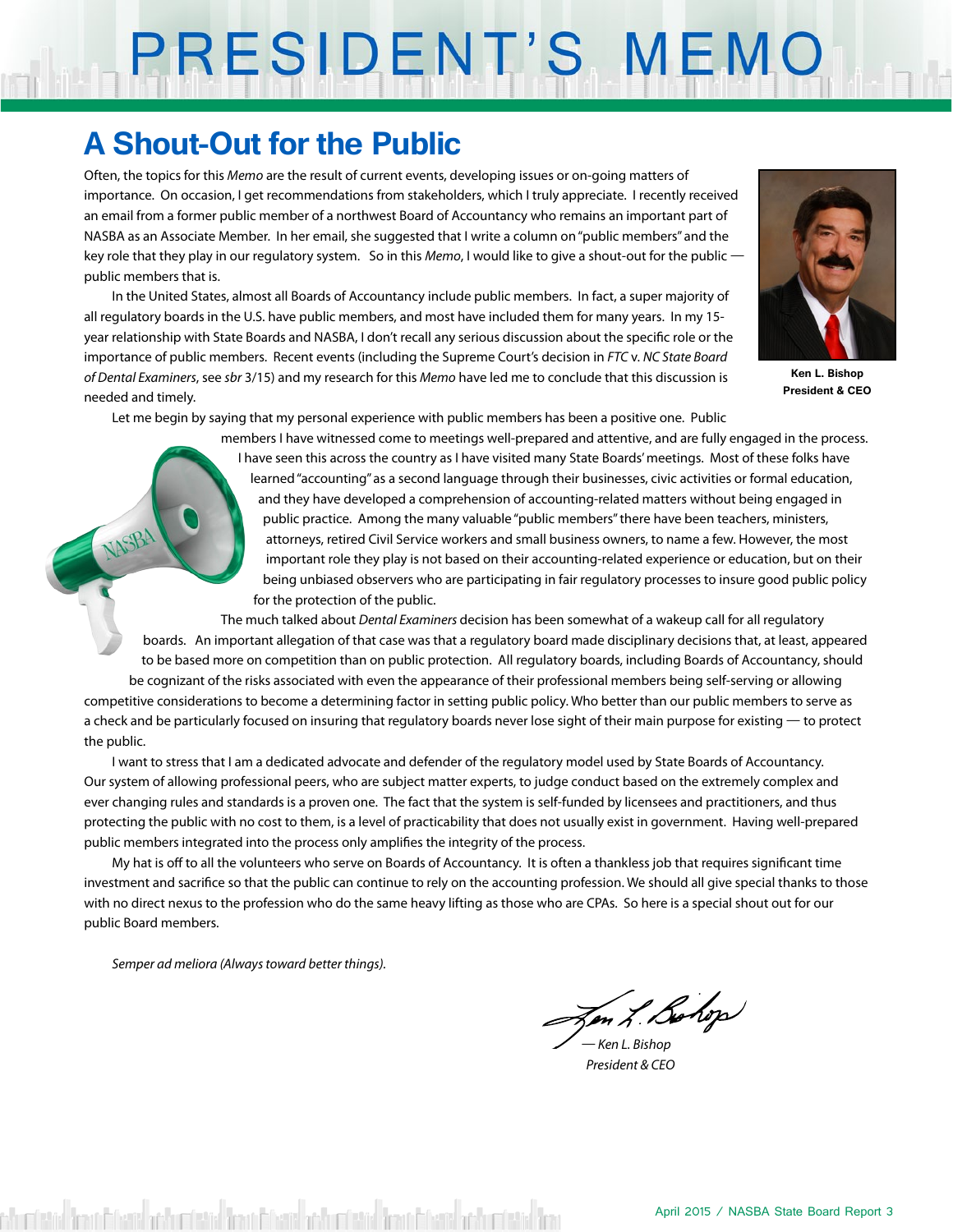#### <span id="page-3-0"></span>EDs Hear Accreditation is a Top Issue

One of NASBA's biggest issues this year continues to be education, NASBA Chair Walter Davenport told the Boards' Executive Directors and Legal Counsel attending the March meetings in Tampa. While many universities are awarding course credit for life experience, that is not recognizable on the transcripts sent to State Boards. "We are trying to have a conversation with the educational accrediting bodies because the Boards are assuming their candidates are getting 150 hours of education – not of life experience," Chair Davenport said. It is important to get an understanding of what is being done so that it does not affect mobility, he explained.

"We are not saying education must be delivered in brick-andmortar universities, but the model has to be defensible," President Ken L. Bishop said. "The Uniform Accountancy Act calls for 150 hours of education, not 150 hours or its equivalent. We believe the transcripts should be transparent." He reported NASBA leaders and staff will be meeting shortly with the accrediting bodies to discuss this issue.

"Accreditation has been a brewing issue," NASBA Continuous Improvements and Analytics Director James Suh said. "But the sky is not falling yet." He predicted that NASBA will be working on this issue for the next couple of years. Only 16 State Boards explicitly accept transcripts from schools with national accreditation, 14 explicitly do not accept national accreditation and 25 have no specific language on national accreditation. Mr. Suh observed that some states have much more liberal rules on accrediting bodies. An accreditation summit is being planned for late summer 2015 to be sponsored by NASBA and the AICPA, and to include regional, national and specialized accreditors.

A large component of the education landscape is distance learning, Mr. Suh noted. Southern New Hampshire University, a distance education university, quickly grew to 60,000 students and their credits are based on direct assessment, not time-in-seat. Competency-based education has a questionable image because a lot of people don't



**NASBA President & CEO Ken Bishop (left) and NASBA Chair Walter Davenport summarize NASBA's activities and goals.** 

understand it, Mr. Suh observed. Georgia Tech is offering a master's degree in computer science based on the MOOC (massive online open course) framework, a model he predicted may be adopted by other universities as time goes on.

Making comparisons of educational credentials is complex as records covering programs from domestic universities, international universities, international institutes and international associations are submitted to the State Boards, NASBA Manager of Business Development and Research Brentni Henderson –King explained. In her work for the NASBA International Evaluations Service (NIES), Ms. King pointed out that she has observed the transfer of credits from one institution to another varies and schools don't say what kind of documentation is needed for the awarding of credit. For example, the University of Phoenix now has the authority to issue the transcript for Meritus University, a Canadian university that only existed for five years and is now out of operation. According to some State Boards' rules, they would have to accept those credits earned at Meritus, she noted. NIES reports to each Board based on the Board's rules.  $\blacklozenge$ 

#### Cases to Consider

In Tampa, the Executive Directors and Legal Counsel were alerted to several recent cases that have potential bearing on the Boards of Accountancy. Among the cases highlighted by Noel Allen, NASBA outside legal counsel, were:



*Simic* **v.** *Accountancy Board of Ohio***, 15 N.E.3d 1246 (Ohio Ct. App 2014) -** The Ohio Board's notice on a

sole practitioner's firm was not notice on the individual CPA. The court concluded the Board did not have the authority to discipline a CPA's certificate for his firm's failure to abide by a cease-and-desist order when the Board did not provide the required notice.

#### *Commscope Credit Union* **v.** *Butler & Burke, LLP***, 764 S.E. 2d 642**

**(2014)** - This case is currently on appeal. The Credit Union sued the accounting firm stating a breach of fiduciary duty because the firm represented that it had special expertise in auditing credit unions and other nonprofits and the credit union had failed to file a Form 990 with the IRS every year from 2001-2009.

*Jo Ann Howard & Assocs. P.C.* **v.** *Cassity***, No. 4:09CV01252 ERW, 2014 U.S. Dist.** - A Missouri federal district court determined that whether the plaintiff's CPA expert witness passed the licensing

examination on his first try was irrelevant to his qualifications to testify as an accounting expert.

*Welsco, Inc.* **v.** *Brace* **No. 4:12-cv-00394-KGB, 2014 U.S. Dist.** - The court determined testimony on damages from an Arkansas CPA with an inactive license on behalf of his employer would not be excluded.

Mr. Allen also outlined some cautions that State Boards can draw from the decision in *N.C. State Board of Dental Examiners* **v.** *Federal Trade Commission***, No. 13-534, 2015**. These included:

- Discuss the *Dental Examiners* case with the Board's legal counsel.
- Do not call pre-litigation letters "cease-and-desist orders."
- Use declaratory rulings.
- Consider rule making.
- Refuse to consider complaints regarding pricing.
- Remove "competition" from the Board's vocabulary.
- Consider insurance.

Many good things have been accomplished through joint efforts of the State Boards of Accountancy and the CPA professional associations, Mr. Allen observed. His list included: inter-state mobility, the Uniform CPA Examination and common standards. He noted there is a difference between "cooperation and conspiracy."  $\blacklozenge$ 

ata ba shi kasa isha ni bata maka kasa isha a ta kata na bar kasa kata bata na sh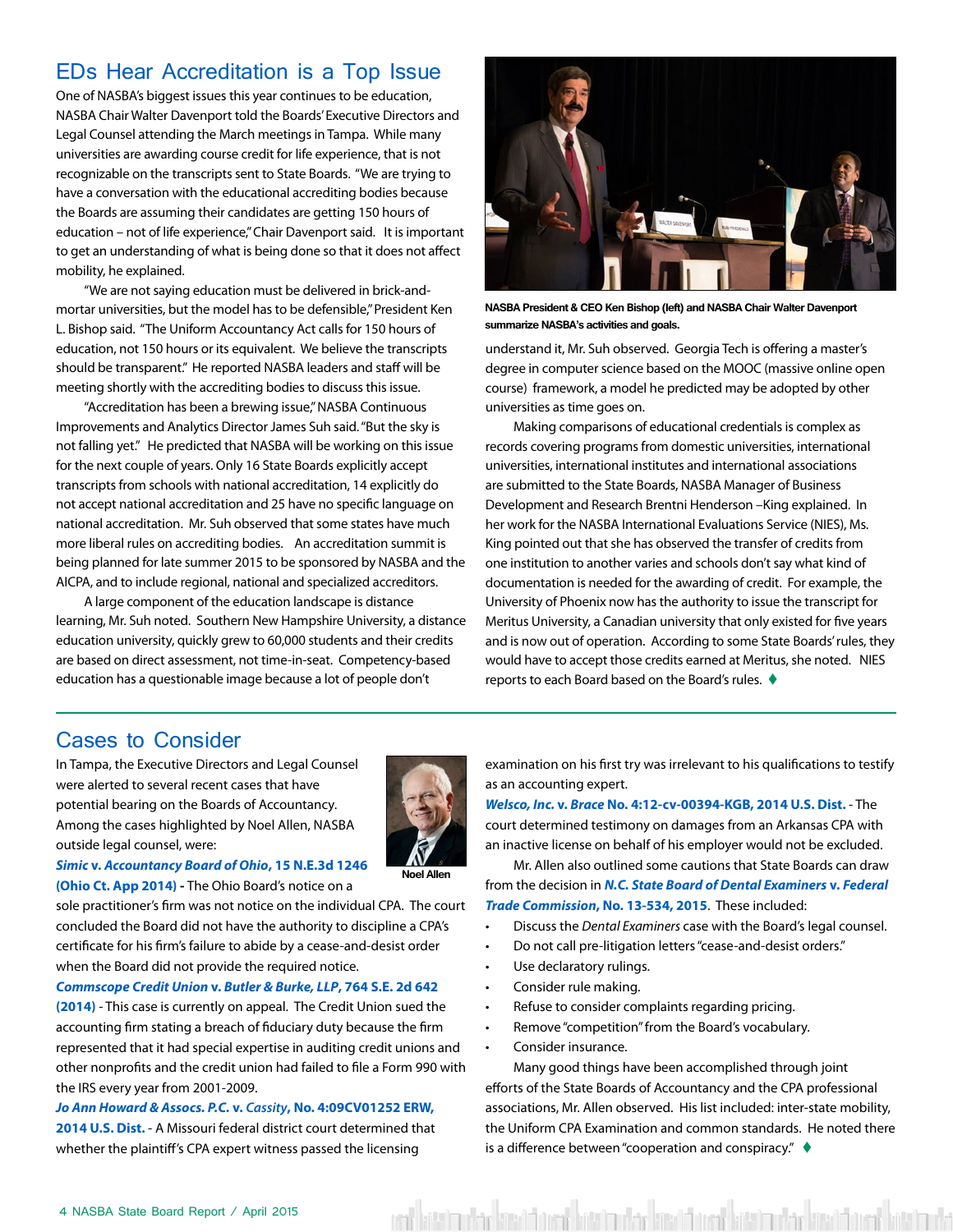#### <span id="page-4-0"></span>Education Pathways Progressing

There is a need to bring accounting practice and accounting education better together, William F. Ezzell, Co-Chair of the American Accounting Association/AICPA Pathways Commission, told the Executive Directors. A huge shortage of accounting faculty exists, he noted, and transitioning retired CPAs into the academic community has been one of the projects the Commission's task forces have undertaken. Recent steps the Commission has completed include:

- Compiled best practices from professionally-oriented faculty surveys;
- Developed professionally-oriented faculty integration principles; Encouraged periodicals, including the *Journal of Accountancy*, to publish more practice-oriented research summaries;
- Developed and planned faculty "boot camps" process for three sections of the AAA; Listed activities provided to academics;
- Explored opportunities for externships/internships. Mr. Ezzell said the AAA is setting up a Center for Excellence in

Accounting Education and will be giving awards focusing on the elements of teaching. The Commission is also exploring requiring alternative terminal degrees, rather than the Ph.D., to provide additional faculty.

An advanced placement accounting course for high school students has been developed and awaits approval by the College Board. Over 450 schools want to offer the course, Mr. Ezzell reported. The goal is to improve accounting's ability to attract high-potential, diverse entrants into the profession. Five schools in Kentucky have



**William Ezzell discusses the Pathways Commission's continuing work to implement recommended changes.**

already shown the program works.

A straw man educational model for the common body of knowledge for someone who graduates from accounting has been developed. The employers of accounting graduates have indicated the need for graduates to have foundational/soft skills because their staff can obtain the content needed but have to be able to apply professional judgment.

"We have to scramble to find data" on how many are taking accounting, how many are teaching accounting, etc., in order to put together a platform so that everyone gets included in the classroom what they need to influence future generations. "Saying there is only one curriculum will not work," Mr. Ezzell stated.

Information about the Pathways Commission can be found on www.pathwayscommission.org.  $\blacklozenge$ 

#### A Glimpse at the 2015 ED Conference







**John Patterson, Accountancy Board of Ohio ED, explains Ohio's rule on nano learning for CPE.**



**Attendees enjoy the 2015 ED Conference in Tampa, FL.** 

#### Nominating Committee Request

There is still time to submit names to NASBA's Nominating Committee for positions on the 2015-16 NASBA Board of Directors. Qualified current State Board members and NASBA Associates are encouraged to submit letters of interest with biographical information to Nominating Committee Chair Carlos E. Johnson (via Anita Holt at aholt@nasba.org) by May 28, 2015.

Three Directors-at-Large and all eight Regional Directors will be elected at the Annual Business Meeting on October 27, 2015. All Regional Directors must be members of their State Board of Accountancy at the time of the Annual Business Meeting or within six months of completion of their term on the State Board at that time. Interested individuals will receive a questionnaire for their completion from the Nominating Committee.

June 3, 2015 is the deadline for nominations for the Great Lakes, Mountain, Northeast and Southwest members of the 2015-2017 Nominating Committee. The election of Nominating Committee members and alternates will take place during the Regional breakout sessions at the June Regional Meetings. A letter of interest and biographical information should be submitted to aholt@nasba.org.

Nominating Committee members are not eligible to serve on the NASBA Board of Directors while on the Committee or for a year following their service.  $\blacklozenge$